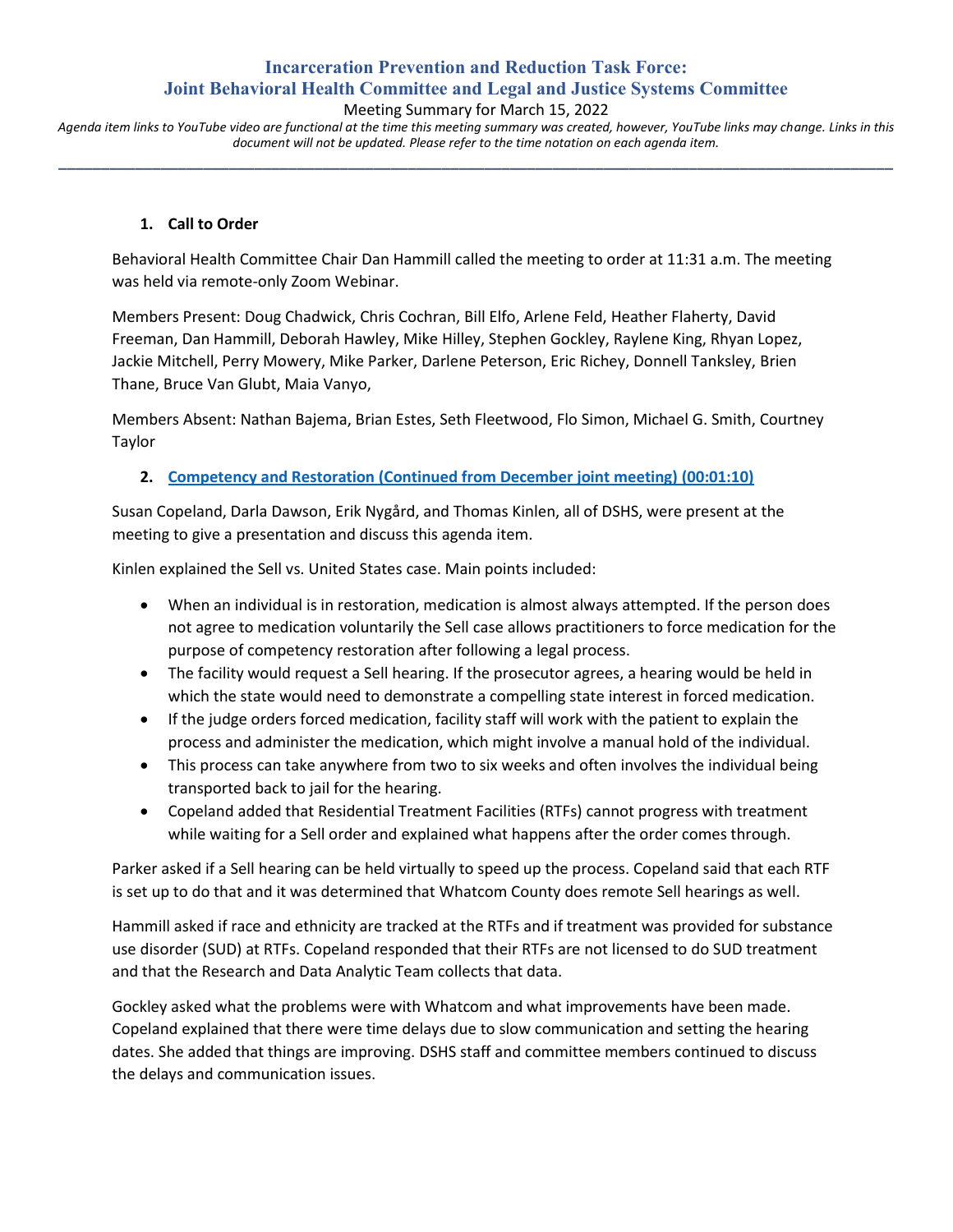# **Incarceration Prevention and Reduction Task Force: Joint Behavioral Health Committee and Legal and Justice Systems Committee**

Meeting Summary for March 15, 2022

*Agenda item links to YouTube video are functional at the time this meeting summary was created, however, YouTube links may change. Links in this document will not be updated. Please refer to the time notation on each agenda item.* **\_\_\_\_\_\_\_\_\_\_\_\_\_\_\_\_\_\_\_\_\_\_\_\_\_\_\_\_\_\_\_\_\_\_\_\_\_\_\_\_\_\_\_\_\_\_\_\_\_\_\_\_\_\_\_\_\_\_\_\_\_\_\_\_\_\_\_\_\_\_\_\_\_\_\_\_\_\_\_\_\_\_\_\_\_\_\_\_\_\_\_\_\_\_\_\_\_\_**

Richey said that the first factor in a Sell hearing is determining that there is an important governmental interest in compelling medication, and that generally this would only be the case for felonies.

Committee members and the DSHS staff members continued to discuss competency restoration and processes within RTFs. Topics of discussion included:

- The prevalence of substance use disorder co-occurring with mental health issues and the ability of RTFs to administer medication for substance use disorder
- What happens to individuals after they are released from an RTF and how to provide a useful discharge summary to jails in order to facilitate a warm hand-off and prevent a return to the RTF
- Supports available in Whatcom County post-release, the gaps that still exist, and opportunities for added supports in the future

King brought up concerns about Senate Bill 5664, which will authorize officers to detain a mentally ill individual if they are not complying with medication requirements. She said that the last thing we want is to be detaining more mentally ill individuals.

Whatcom County Jail Chief Wendy Jones presented to the committee on the competency determination process. She shared a flow chart and went into detail about each step described on the chart. She pointed out steps in which longer delays may occur.

Committee members asked questions of Chief Jones regarding her presentation and other subjects related to the jail. Discussion ensued around topics including:

- The jail's ability to administer medication and the fact that they do not have people on staff who can provide psychological services and other resources needed to administer medication involuntarily.
- Remote competency evaluations, which are currently being done in Whatcom County, but can still be delayed since a judge has to make a legal declaration regarding competency after the medical determination has been made.
- Statistics regarding the number of inmates currently in the competency determination process. Chief Jones estimated that between 50 and 75 people go through the process each year.

Feld asked what needs to change and Jones replied that they need a way to move folks through the steps more quickly. She said the longer it takes to get someone through the system, the higher the chance that they will decompensate while in the jail. Vanyo explained the roadblocks to speeding up the process from the defense perspective.

Dawson said that if someone is waiting in jail for competency restoration and seems to be improving during that time, there is a process to request a re-evaluation, which could result in the individual being moved through the system more quickly. Vanyo commented that it is very rare for one of her clients to self-restore.